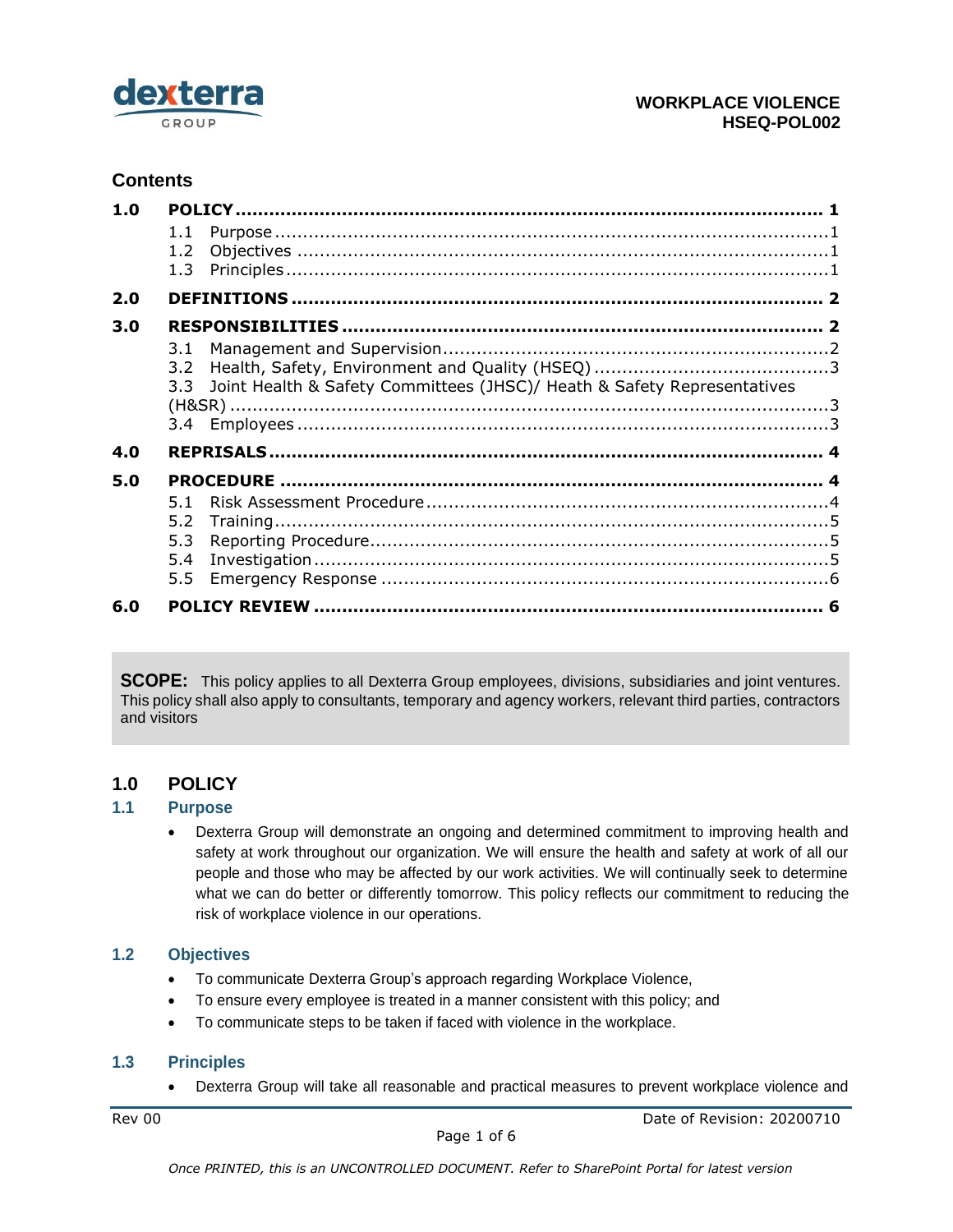

#### **WORKPLACE VIOLENCE HSEQ-POL002**

protect employees from the hazards associated with workplace violence. Violent behaviour in the workplace is unacceptable from anyone. Everyone is expected to uphold this policy and to work together to prevent workplace violence. Appropriate remedial, disciplinary, and/or legal action will be taken according to the circumstances.

• The Harassment-Free Workplace Policy should be consulted regarding issues of personal harassment and harassment related to discrimination and inequitable work practices.

## <span id="page-1-0"></span>**2.0 DEFINITIONS**

- **Workplace Violence** is defined and includes but is not limited to:
	- Physical acts (e.g., hitting, shoving, pushing, kicking, sexual assault);
	- **•** Any threat, behaviour or action which is interpreted to carry the potential to harm or endanger the physical or psychological safety of others, result in an act of aggression, or destroy or damage property; and
	- Disruptive behaviour that is not appropriate to the work environment.
- **Domestic violence** is a term that describes any violence, physical or psychological that generally includes a pattern of behaviors used by one partner to maintain power and control over another partner in an intimate relationship.
- **Sexual violence** is a broad term that describes any violence, physical or psychological, carried out through sexual means or by targeting sexuality. Sexual violence takes different forms and can include:
	- Sexual abuse, sexual assault, rape, rape during armed conflict, sexual harassment, stalking, indecent or sexualized exposure, degrading sexual imagery, voyeurism, cyber harassment.

# <span id="page-1-1"></span>**3.0 RESPONSIBILITIES**

All employees are responsible for preventing and reporting acts of violence, acts of violence that threaten or are perceived to threaten a safe work environment to themselves or others. In addition to this general responsibility, the following will be expected;

## <span id="page-1-2"></span>**3.1 Management and Supervision**

Management and Supervision (regardless of actual title) will:

- Understand and uphold the principles of this policy;
- Communicate this policy to all employees;
- Provide information, instructions and training on factors that contribute to workplace violence that are appropriate to the workplace of each employee exposed to workplace violence or a risk of workplace violence
- Conduct workplace violence risk assessments to determine whether the nature of the work or the work environment places, or may place, employees at risk of violence;
- Consult with Joint Health & Safety Committees (JHSCs), assigned Health & Safety support person(s), Human Resources business partner(s), and where appropriate, Security Departments, in conducting hazard assessments, and develop practical steps to minimize or eliminate identified risks;
- Take all reasonable and practical measures to minimize or eliminate risks identified through the risk assessment process, workplace inspections, or the occurrence of an accident or incident;
- Conduct further risk assessments at intervals of time appropriate to the specific conditions and circumstances of the jobs performed;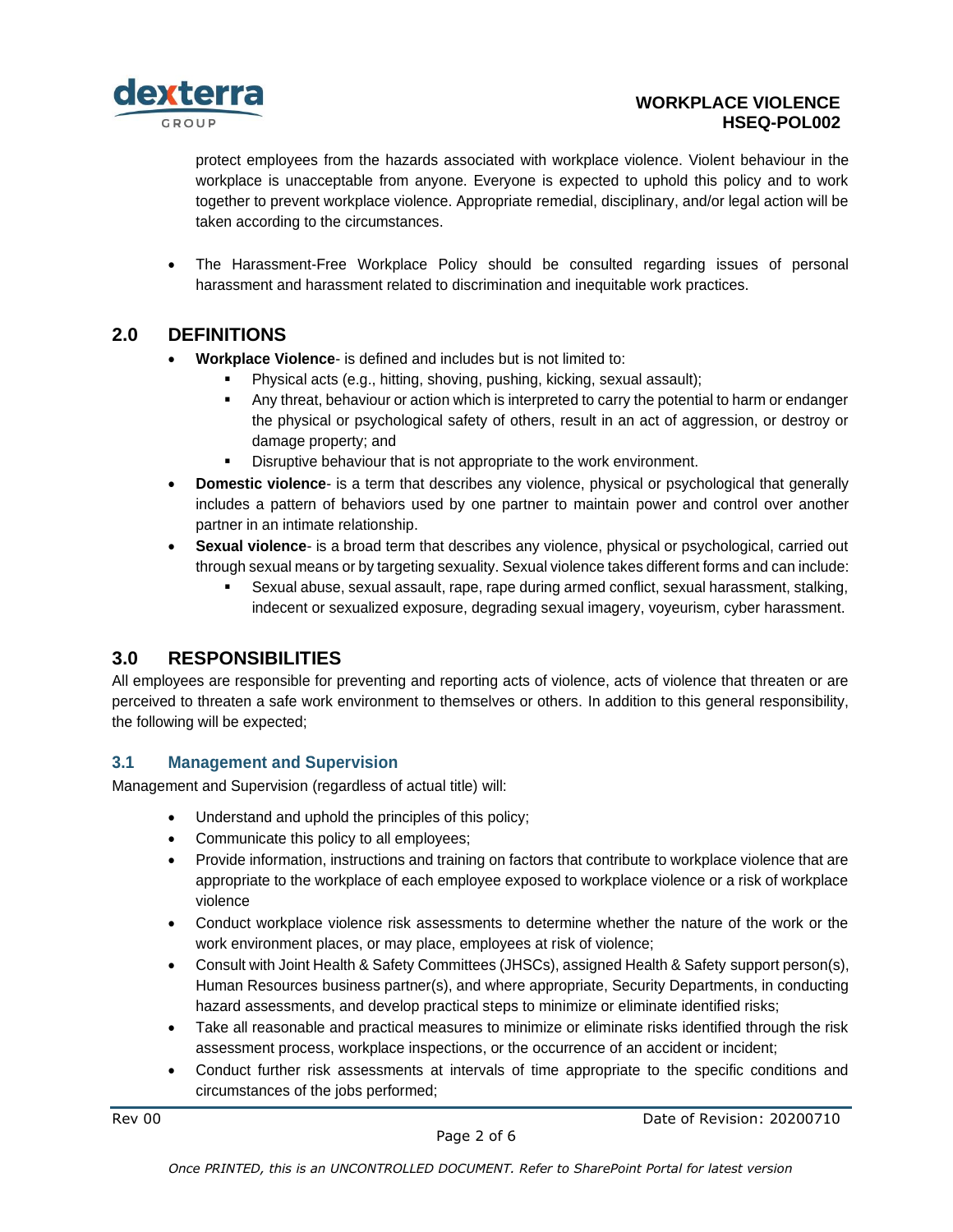

- Establish a process for reporting, investigating, documenting and debriefing accident or incidents of violence;
- Respond promptly to all reports of violence or work refusals related to workplace violence, address immediately all accident or incidents of workplace violence, and not condone or permit any behaviour contrary to this policy;
- Ensure that all known accident or incidents of workplace violence are investigated to the appropriate extent based on the nature of each accident or incident and the actual or potential threat it posed to worker safety:
- Consult with other parties (e.g., Security, Health & Safety advisors, JHSC, Employee Assistance, police services, witnesses)
- Take all reasonable and practical measures to minimize or address risks identified by the incident
- Document the accident or incident, its investigation and corrective action(s) taken;
- Take all reasonable and practical measures to protect workers, acting in good faith, who report workplace violence or act as witnesses, from reprisal or further violence;
- Review hazard assessments annually, or as changes to job responsibilities or environments occur, and revise the assessment as needed. Provide report to H&S Advisor; and
- Review annually, in conjunction with review of risk assessments, the effectiveness of actions taken to minimize or eliminate workplace violence and make improvements to divisional procedures, as required.

### <span id="page-2-0"></span>**3.2 Health, Safety, Environment and Quality (HSEQ)**

HSEQ will:

• Assist management and supervision to implement this policy, develop procedures and initiate the annual review of the policy and procedures.

### <span id="page-2-1"></span>**3.3 Joint Health & Safety Committees (JHSC)/ Heath & Safety Representatives (H&SR)**

Joint Health & Safety Committees (JHSC)/ Health & Safety Representatives(H&SR) will:

- Review the Workplace Violence Risk Assessment results and provide recommendations to management to reduce or eliminate the risk of violence;
- Review all reports forwarded to the JHSC or H&SR regarding workplace violence and other incident reports as appropriate pertaining to incidents of workplace violence that result in personal injury or threat of personal injury, property damage, or policy involvement;
- Participate in the investigation of critical injuries (e.g., incidents that place life in jeopardy, result in substantial blood loss, fracture of leg or arm, etc.) or work refusals;
- Recommend corrective measures for the improvement of the health & safety of employees;
- Respond to employee concerns related to workplace violence and communicate these to management; and
- Participate in the review of the policy for continuous improvement.
- In addition, the JHSC may participate in the investigation of reported incidents or accidents that result in personal injury/ illness or have the potential to result in injury/ illness.

### <span id="page-2-2"></span>**3.4 Employees**

All employees will:

• Maintain a safe work environment;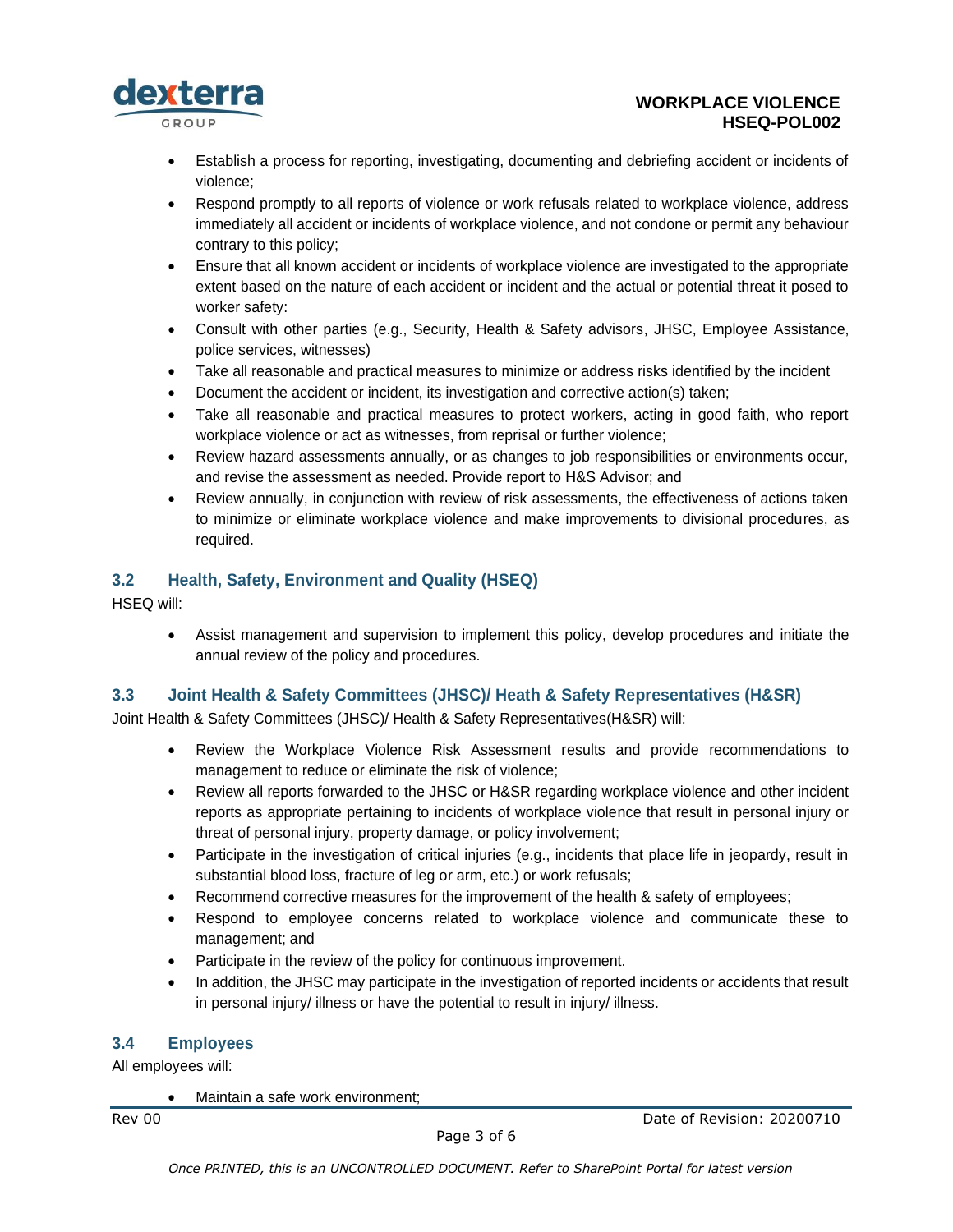

#### **WORKPLACE VIOLENCE HSEQ-POL002**

- Report any relevant Don't Walk By's that are related to workplace violence matters
- Have the right to refuse work if one believes that he or she is endangered by workplace violence
- Not engage in or ignore violent, threatening, intimidating or other disruptive behaviours; and
- Report promptly to their supervisor, manager, human resources, or health & safety advisor any incident where the employee is subjected to, witnesses, or has knowledge of workplace violence, or has reason to believe that workplace violence may occur.
- Report any violence that may risk danger to themselves or others in the workplace from domestic or sexual violence outside of the workplace is encouraged to report such violence so that the company can take reasonable preventative steps and supportive measures.
- Co-operate with the police, company investigators or other authorities as required during any investigation related to workplace violence.

#### <span id="page-3-0"></span>**4.0 REPRISALS**

• This policy prohibits reprisals against individuals, acting in good faith, who report incidents or accidents of workplace violence or act as witnesses. Management will take all reasonable and practical measures to prevent reprisals, threats of reprisal, or further violence. Reprisal is defined as any act of retaliation, either direct or indirect.

## <span id="page-3-1"></span>**5.0 PROCEDURE**

#### <span id="page-3-2"></span>**5.1 Risk Assessment Procedure**

Conduct an evaluation to determine whether a risk of violence exists due to the nature of the workplace, the type of work or the conditions of work. A sample Workplace Violence Risk Assessment is available in the Health Safety Centre. Management may add questions to this Form, if needed, to ensure all aspects of workplace violence within their workplaces and work operations are addressed. Management is encouraged to involve their divisional health and safety support where required in developing, conducting and evaluating the risk assessment.

The risk assessment includes a review of the following:

- Reviewing past incident, accident and other reports (e.g., Security, H&S orders) regarding incidents of violence and identifying the potential for Violence.
- Reviewing past employee complaints or concerns regarding workplace violence and actions that were taken or that should be taken to address these concerns.
- Reviewing past JHSC or H&S representative discussion and recommendations regarding workplace violence.
- Considering interviewing staff to ascertain their experiences of workplace violence, to determine whether workplace violence controls are in place, are adequate or need enhancement.
- Reviewing work situations that may place employees at risk of workplace violence and identifying risk factors.
- Reviewing physical premises (the workplace) to identify risk factors that may result in workplace violence.

At the end of the Workplace Violence Risk Assessment, work locations/work operations will have identified workplace violence risk factors that will require controls. Controls may already be in place which are enough or need enhancement or controls may need to be introduced and implemented.

Rev 00 Date of Revision: 20200710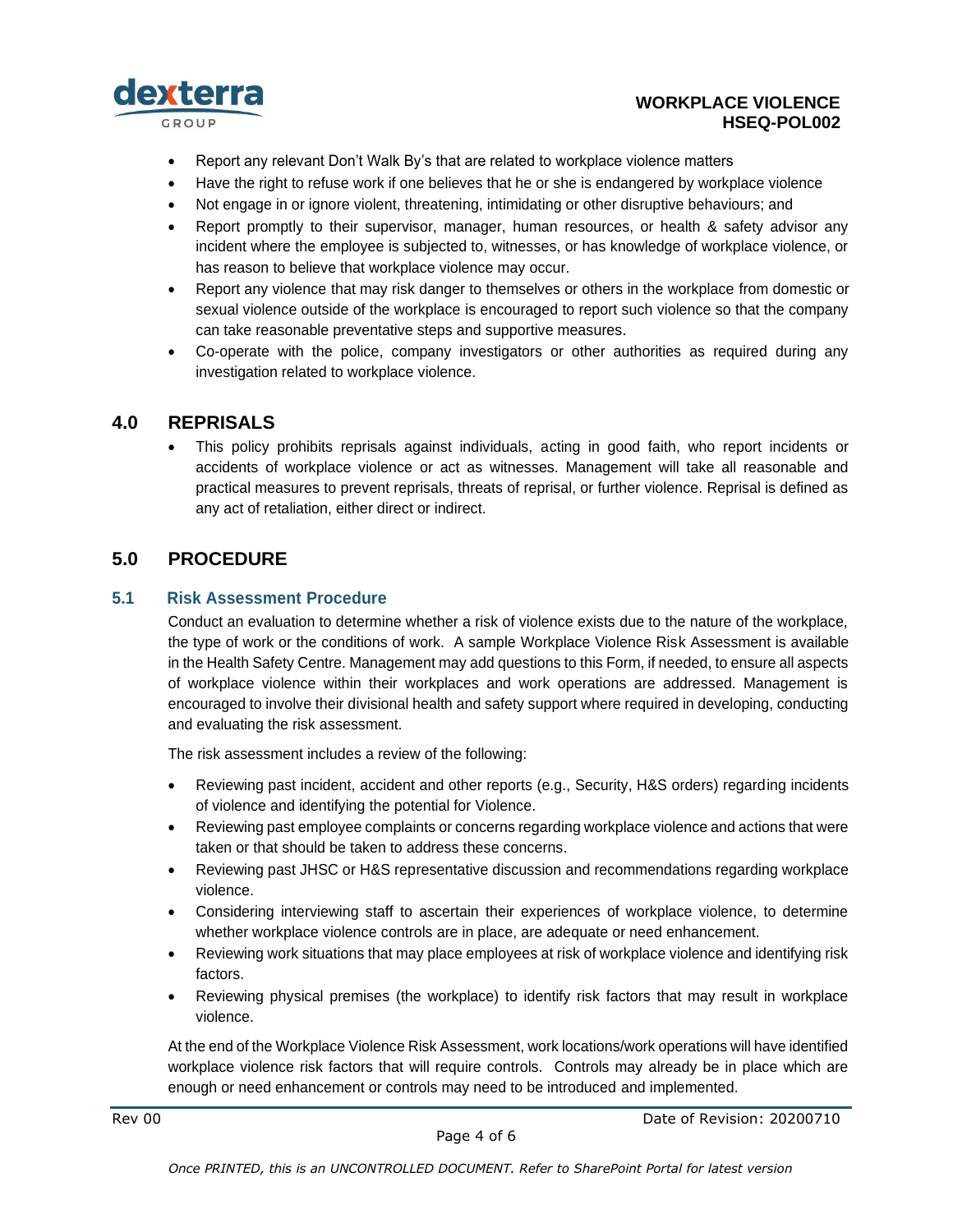

#### <span id="page-4-0"></span>**5.2 Training**

Information, instruction and training on workplace violence including what constitutes workplace violence and the factors that contribute to workplace violence will be provided.

The information, instruction and training will be provided:

- During new hire onboarding
- When new information on workplace violence becomes available
- At least every three years.

The information, instruction and training will include the following;

- Awareness of the Workplace Violence Policy
- The nature and extent of the workplace violence and how employees can be exposed.
- Information on what constitutes workplace violence and the methods of identifying the factors that contribute.
- Site specific risk assessment and violence prevention measures that have been developed.
- Procedures for reporting on workplace violence of the risk.

#### <span id="page-4-1"></span>**5.3 Reporting Procedure**

- Any person who believes he or she is being treated in a manner not consistent with this policy should immediately make their objection clearly known to their immediate Supervisor or, if unable to report to the immediate supervisor, Health, Safety, Environment, Quality (HSEQ) or Human Resources Department.
- Any person who believes they are being treated contrary to this policy should keep a written record of the nature of the alleged violation, date(s), time(s), factual and objective description of behaviour(s), actions taken, and names of witnesses or of those who intervened, if any.
- The person receiving the complaint will contact the Health and Safety or Human Resources Department directly to seek guidance to initiate an investigation with a view to resolving the complaint at an early stage.
- Where injury or illness has occurred, the accident will be reported into the WCB claims team as per WCB reporting requirements.

#### <span id="page-4-2"></span>**5.4 Investigation**

- No complaint will be regarded as substantiated until it has been properly investigated.
- The complainant, the person alleged to have violated this policy, as well as any witnesses or individuals who intervened will be interviewed in the course of the investigation. Written records of these interviews will be made and retained. All efforts will be made to ensure that these proceedings are kept confidential.
- The primary goal of the investigation is to understand each person's position/perspective in an endeavour to develop an agreement between the complainant and the respondent about future working relationships. If this is not possible, the investigator will make findings of fact regarding the complaint in a timely fashion. The investigation may be conducted by a third party contracted by Dexterra Group for this purpose.
- At the conclusion of the investigation, Dexterra Group will take appropriate action if necessary. Dexterra Group shall ensure that the complainant and the respondent, if an employee of Dexterra